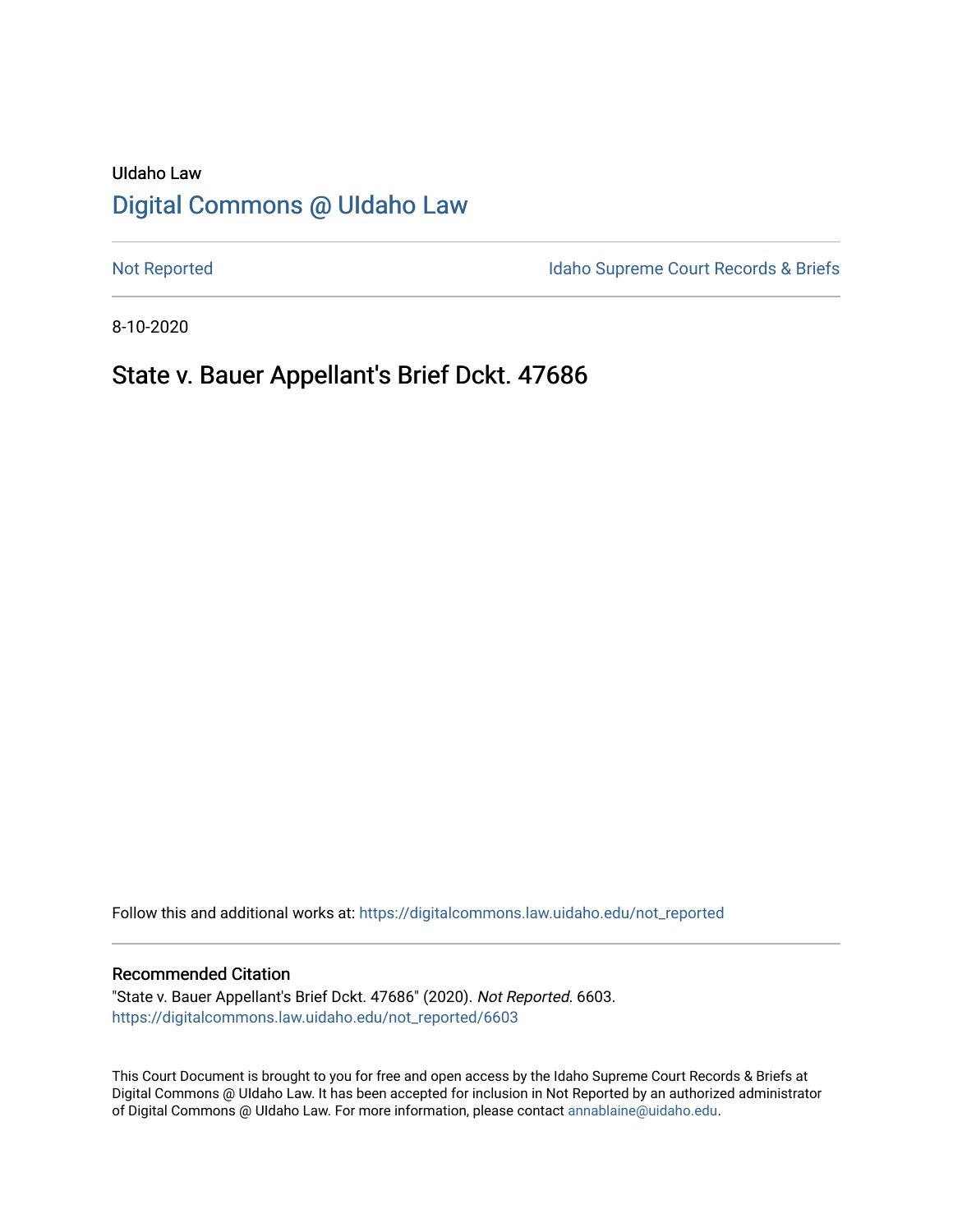Electronically Filed 8/10/2020 10:48 AM Idaho Supreme Court Melanie Gagnepain, Clerk of the Court By: Brad Thies, Deputy Clerk

ERIC D. FREDERICKSEN State Appellate Public Defender I.S.B. #6555

SALLY J. COOLEY Deputy State Appellate Public Defender I.S.B. #7353 322 E. Front Street, Suite 570 Boise, Idaho 83702 Phone: (208) 334-2712 Fax: (208) 334-2985 E-mail: documents@sapd.state.id. us

### IN THE SUPREME COURT OF THE STATE OF IDAHO

| STATE OF IDAHO,       |                                 |
|-----------------------|---------------------------------|
| Plaintiff-Respondent, | NO. 47686-2020                  |
|                       | BINGHAM COUNTY NO. CR-2018-3913 |
| V.                    |                                 |
| <b>CURTIS BAUER,</b>  | <b>APPELLANT'S BRIEF</b>        |
| Defendant-Appellant.  |                                 |

### STATEMENT OF THE CASE

Nature of the Case

Following a jury trial, Curtis Bauer was convicted of one count of grand theft by possession of stolen property. He received a unified sentence of five years, with two years fixed, but the district court suspended the sentence and placed Mr. Bauer on probation for four years.

On appeal, Mr. Bauer contends that this sentence represents an abuse of the district court's discretion, as it is excessive given any view of the facts.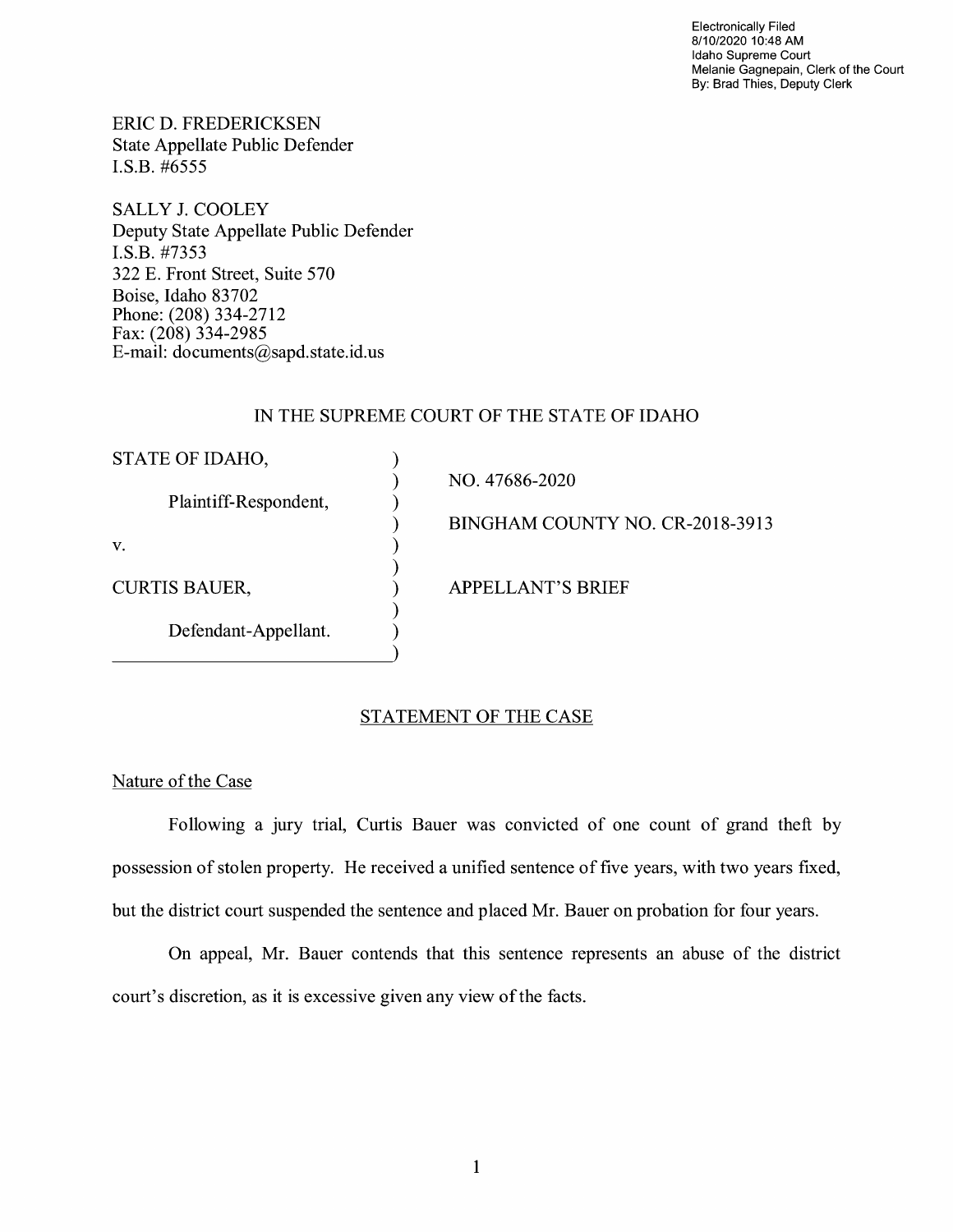### Statement of the Facts and Course of Proceedings

On June 1, 2018, Curtis Bauer purchased a trailer from Kasey Hudson, a man he contacted in response to a Craigslist ad. (Trial Tr. Vol. II,  $p.43$ , L.25 -  $p.47$ , L.10.) He used the trailer to move his belongings from a storage shed, then sold the trailer to a man in Utah. (Trial Tr. Vol. II, p.51, L.15 – p.53, L.11; p.55, L.20 – p.57, L.25.) Although Mr. Bauer had registered the trailer as a homemade trailer, he later learned it was a manufactured trailer with a Vehicle Identification Number (VIN).<sup>1</sup> (Trial Tr. Vol. II, p.51, L.22 – p.53, L.2; p.58, Ls.7-14.) When the VIN was registered by the new purchaser, the trailer came back as having been reported stolen. (Trial Tr. Vol. II, p.59, Ls.9-15.) Law enforcement made contact with Mr. Bauer, who cooperated with the trailer investigation. (Trial Tr. Vol. II,  $p.54$ , L.2 –  $p.55$ , L.19.) He told law enforcement that he had purchased the trailer from Kasey Hudson, who advised Mr. Bauer that it was a homemade trailer, with the bumpers missing. (Trial Tr. Vol. II,  $p.48$ , L.25 -  $p.49$ , L.17.) Detective Dalley interviewed Mr. Bauer, who turned over his cell phone so that his communications with Kasey Hudson could be extracted. (Trial Tr. Vol. II,  $p.54$ , L.8 -  $p.55$ , L.19.) After law enforcement failed to extract the data (Trial Tr. Vol. II, p.32, L.22 – p.34, L.4), the State filed an Information alleging Mr. Bauer committed grand theft by possession of stolen property. (R., pp.56-57.)

The case proceeded to trial. *(See* Trial Tr. Vol. I, II.)

Ultimately, the jury convicted Mr. Bauer of felony possession of stolen property. (Trial Tr. Vol. II, p.159, Ls.1-20; R., p.182.)

At the sentencing hearing, the State asked the district court to sentence Mr. Bauer to a unified term of seven years, with two years fixed, but to place him on probation for five years.

<sup>&</sup>lt;sup>1</sup> The VIN was located up on the tongue of the trailer. (Trial Tr. Vol. I, p. 155, Ls. 1-2.)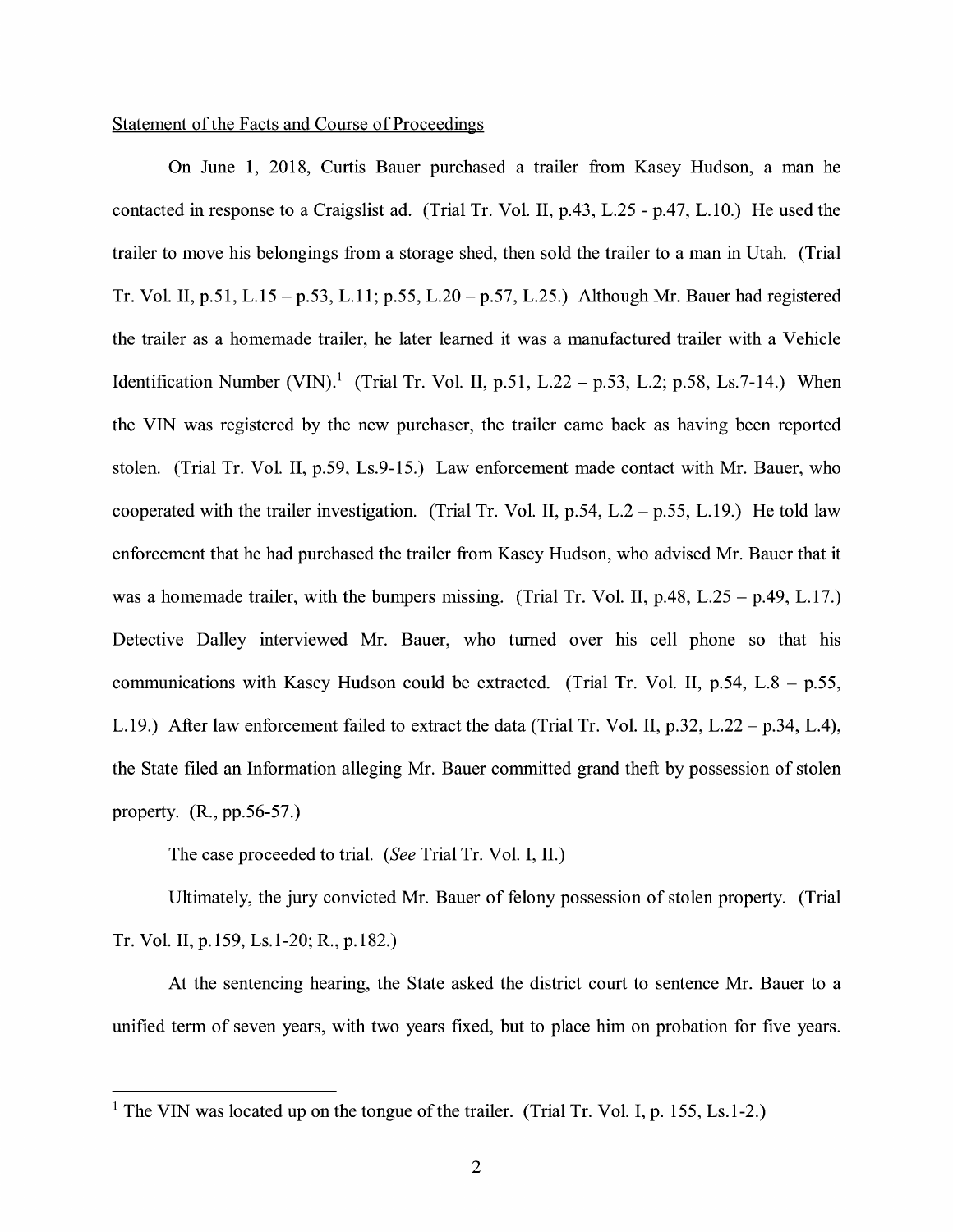(12/4/19 Tr., p.10, Ls.6-13.) Mr. Bauer's counsel asked the district court to withhold judgment and place him on probation. (12/4/19 Tr., p.6, Ls.1-5.) The district court sentenced Mr. Bauer to a term of five years, with two years fixed, but suspended the sentence and placed Mr. Bauer on probation for four years. (12/4/19 Tr., p.16, Ls.2-13; R., pp.206-210, 231-235.) Mr. Bauer filed a Notice of Appeal timely from the district court's Judgment of Conviction. (R., pp.211-219, 224-229.)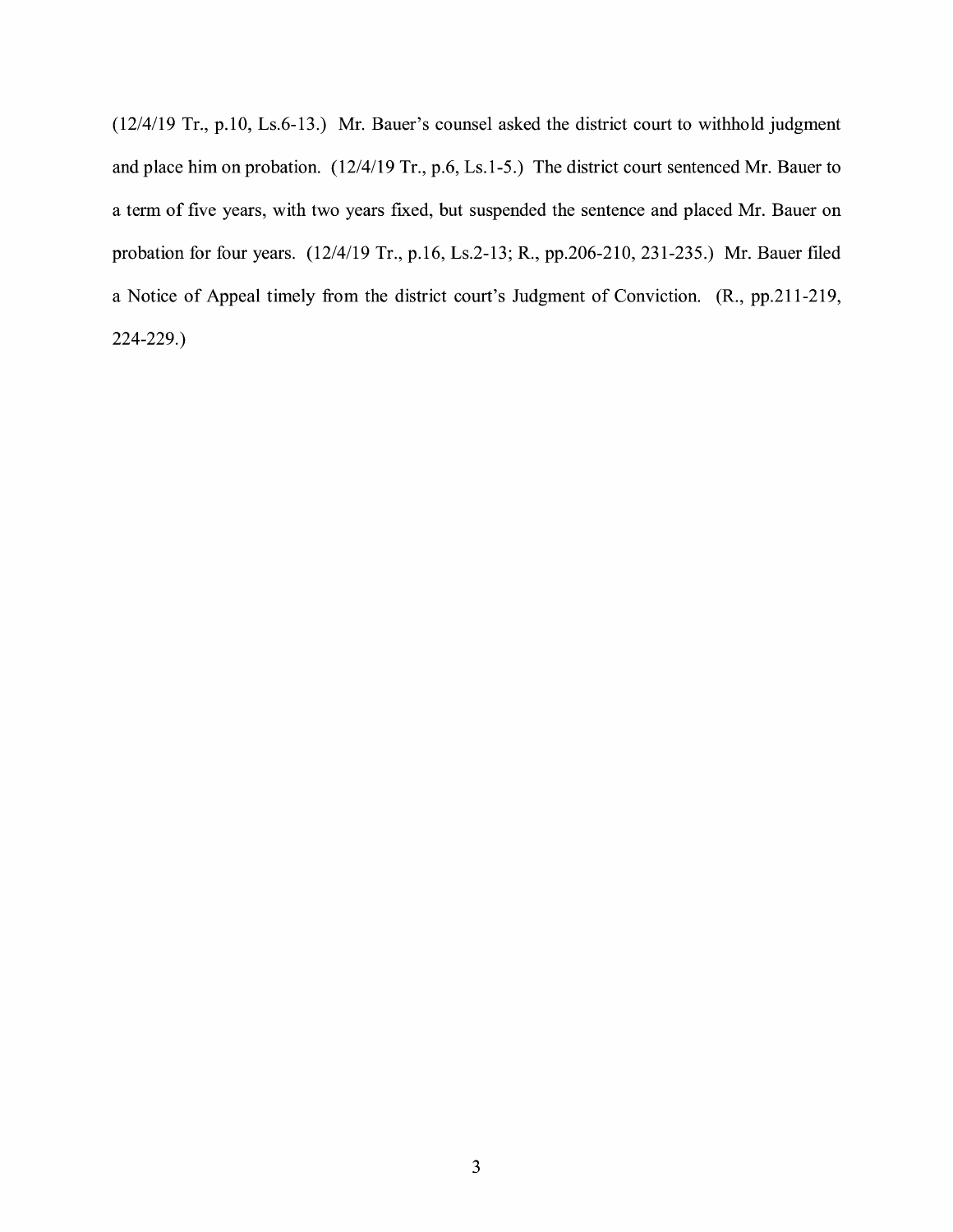## **ISSUE**

Did the district court abuse its discretion when it imposed a unified sentence of five years, with two years fixed, but suspended the sentence and placed Mr. Bauer on probation for four years, following his conviction for grand theft by possession of stolen property?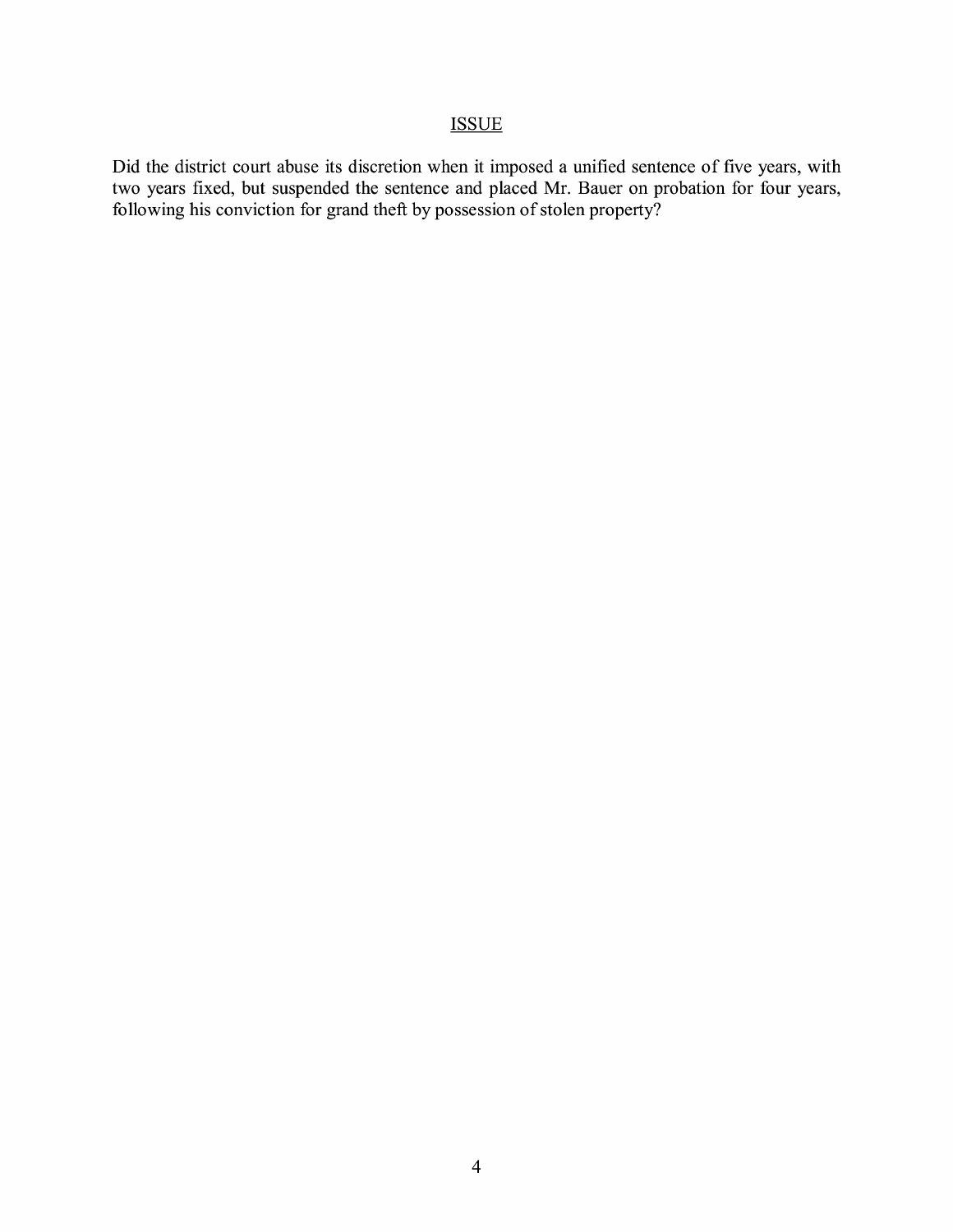#### ARGUMENT

## The District Court Abused Its Discretion When It Imposed Upon Mr. Bauer A Suspended Sentence Of Five Years, With Two Years Fixed, With Four Years Of Probation, Following His Conviction For Grand Theft By Possession Of Stolen Property

Mr. Bauer asserts that, given any view of the facts, his unified sentence of five years, with two years fixed, and four years of probation is excessive. Where a defendant contends that the sentencing court imposed an excessively harsh sentence, the appellate court will conduct an independent review of the record considering the nature of the offense, the character of the offender, and the protection of the public interest. *See State v. Reinke,* 103 Idaho 771 (Ct. App. 1982). In reviewing a trial court's decision for an abuse of discretion, the relevant inquiry regards four factors:

Whether the trial court: (1) correctly perceived the issue as one of discretion; (2) acted within the outer boundaries of its discretion; (3) acted consistently with the legal standards applicable to the specific choices available to it; and ( 4) reached its decision by the exercise of reason.

*Lunneborg v. My Fun Life,* 163 Idaho 856, 863 (2018).

Mr. Bauer does not allege that his sentence exceeds the statutory maximum. Accordingly, in order to show the district court abused its discretion by failing to reach its decision by the exercise of reason, Mr. Bauer must show that in light of the governing criteria, the sentence was excessive considering any view of the facts. *Id.* The governing criteria or objectives of criminal punishment are: (1) protection of society; (2) deterrence of the individual and the public generally; (3) the possibility of rehabilitation; and (4) punishment or retribution for wrongdoing. Id.

In light of the mitigating factors present in this case, Mr. Bauer's sentence is excessive considering any view of the facts.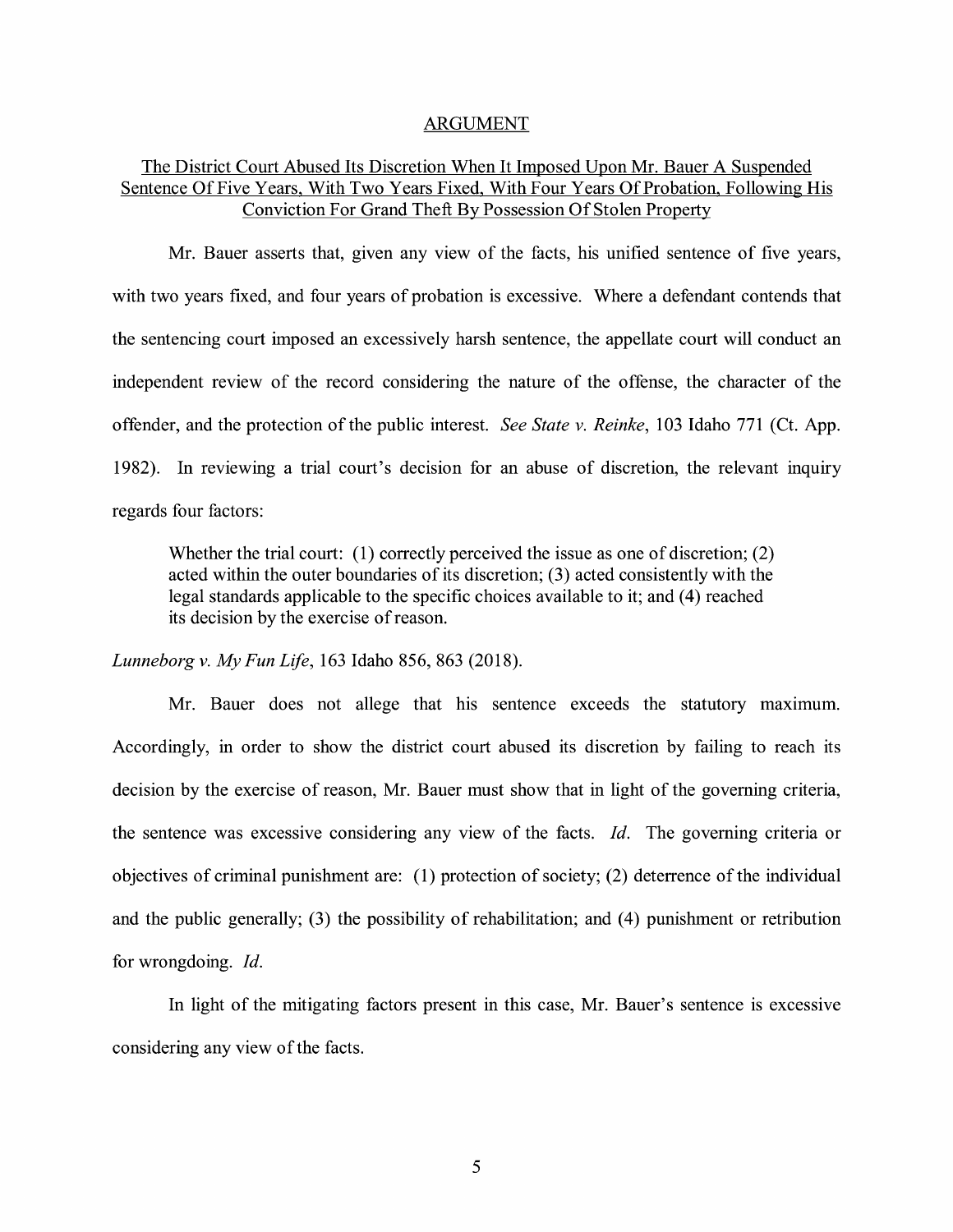Mr. Bauer has no prior felony convictions. (Presentence Investigation Report *(hereinafter, PSI)*,<sup>2</sup> pp.4-6;  $12/4/19$  Tr., p.6, Ls.5-11.) The Idaho Supreme Court has "recognized that the first offender should be accorded more lenient treatment than the habitual criminal." *State v. Hoskins,* 131 Idaho 670, 673 (Ct. App. 1998) ( quoting *State v. Owen,* 73 Idaho 394, 402 (1953), *overruled on other grounds by State v. Shepherd,* 94 Idaho 227 (1971)); *see also State v. Nice,* 103 Idaho 89, 91 (1982).

Mr. Bauer does have a supportive family to assist him in his rehabilitation. (12/4/19 Tr., p.6, L.20 - p.7, L.24; PSI, p.7.) Mr. Bauer has a good relationship with his mother, who is an excellent source of support for him, and he has full custody of his  $(12/4/19$  Tr., p.6, L.23 – p.7, L.20; PSI, pp.7-8.) Mr. Bauer's employer has continued to employ him during the pendency of this case. (12/4/19 Tr., p.4, L.15 - p.5, L.16.) *See State v. Shideler,*  103 Idaho 593, 594-595 (1982) (reducing sentence of defendant who had the support of his family and employer in his rehabilitation efforts).

Mr. Bauer is currently employed by Snake River Reclamation. (12/4/19 Tr., p.5, Ls.9-13; PSI, p.9.) Mr. Bauer does not have difficulty obtaining and maintaining employment—he was employed as a project manager for a painting business for twenty years. (12/4/19 Tr., p.6, Ls.12- 19; PSI, p.9.) Idaho recognizes that good employment history should be considered a mitigating factor. *See Nice,* 103 Idaho at 91; *see also Shideler,* 103 Idaho at 595.

Based upon the above mitigating factors, Mr. Bauer asserts that the district court abused its discretion by imposing an excessive sentence upon him. He asserts that had the district court

<sup>&</sup>lt;sup>2</sup> Appellant's use of the designation "PSI" includes the packet of documents grouped with the electronic copy of the PSI, and the page numbers cited shall refer to the corresponding page of the electronic file.